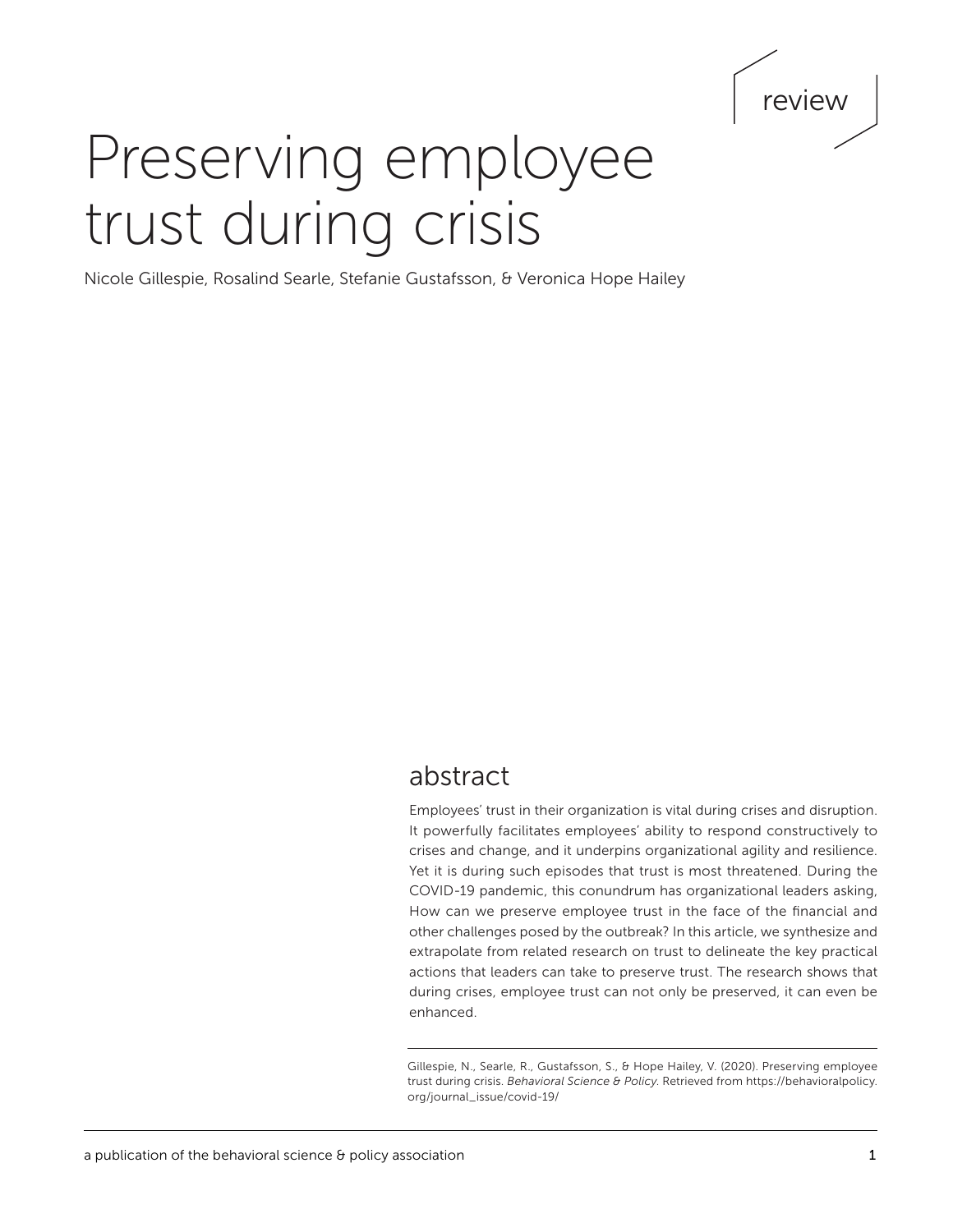mployee trust is an important resource for organizations. Research shows that trust facilitates cooperation and effective coordination, strengthens employee commitment and effort, increases the quality of problem solving and knowledge sharing, and enhances innovation and performance.<sup>1-4</sup> Although trust is always important in organizations, it becomes particularly vital during crises and disruption. In times of change, trust powerfully facilitates the ability of employees at all levels of an organization to navigate through and respond constructively to disruptions, and it underpins the organization's ability to be agile and resilient.5–8

Yet it is during crises and disruption—when trust is most required—that it is also more likely to be lost. The COVID-19 pandemic is posing just such a threat. It is requiring organizational leaders and policymakers to make rapid, largescale changes to both sustain organizational viability and maintain the flexibility and ability to later scale up and rapidly return to their core business once the pandemic passes. To ensure organizational survival, they are having to make tough and unpopular decisions, such as to cut pay and work hours and lay off workers temporarily or permanently. The uncertainty and unpredictability of the pandemic has jolted employees out of their familiar ways, including their habitual trust of their employers, and has heightened their sense of vulnerability.<sup>9</sup> In such a context, employees need and seek reassurance from their employer that their continued trust is deserved.

This response raises the very practical question that many leaders and policymakers are currently grappling with: How can employee trust be preserved during this time of crisis and disruption? We answer this question by drawing on decades of our own research on building, preserving, and repairing organizational trust in contexts of crises, disruption, and change, 10-16 as well as on the broader body of behavioral science research in this domain. With respect to our own work, we particularly extract lessons from recent research identifying the practices that during the global financial crisis of 2009 differentiated organizations that successfully preserved employee trust from those that lost trust.9 From this rich and extensive evidence base, we extrapolate the key practical actions that leaders and managers can take to preserve employee trust during the COVID-19 crisis. These practices are summarized in the box *Practices for Preserving Employee Trust During Crises*.

## How Do the Practices Preserve Trust?

Collectively, the practices we recommend shore up trust through two primary mechanisms. First, they reassure employees that the organization will continue to be trustworthy and behave predictably in how it responds to the crisis and treats its employees. Trustworthiness is a multifaceted concept comprising three key components: benevolence, integrity, and ability.17,18 The practices we recommend address all three components to varying extents. Benevolence is demonstrated by putting people first and treating them with care and humanity throughout the crisis and in the course of any organizational changes it necessitates. Integrity is demonstrated by openly and honestly sharing information and living the organization's shared values. Ability is demonstrated by devising and implementing strategies for navigating the crisis effectively. When employees have confidence in the organization's benevolence, integrity, and ability, trust follows; $13$  of the three components, benevolence is the most critical.19

Second, the practices reduce employees' perception of vulnerability by decreasing the uncertainty felt as a result of the crisis. This is accomplished by involving employees in decisions and changes that affect them, giving them a sense of control, and emphasizing the values and purpose of the organization and other familiar foundations of trust that already exist in the organization.<sup>9</sup> Involvement in decisionmaking and the transparency that accompanies it reassure employees that their organizations will not blindside them.

In the text that follows and in the box *Practices for Preserving Employee Trust During Crises*, we group practice recommendations into three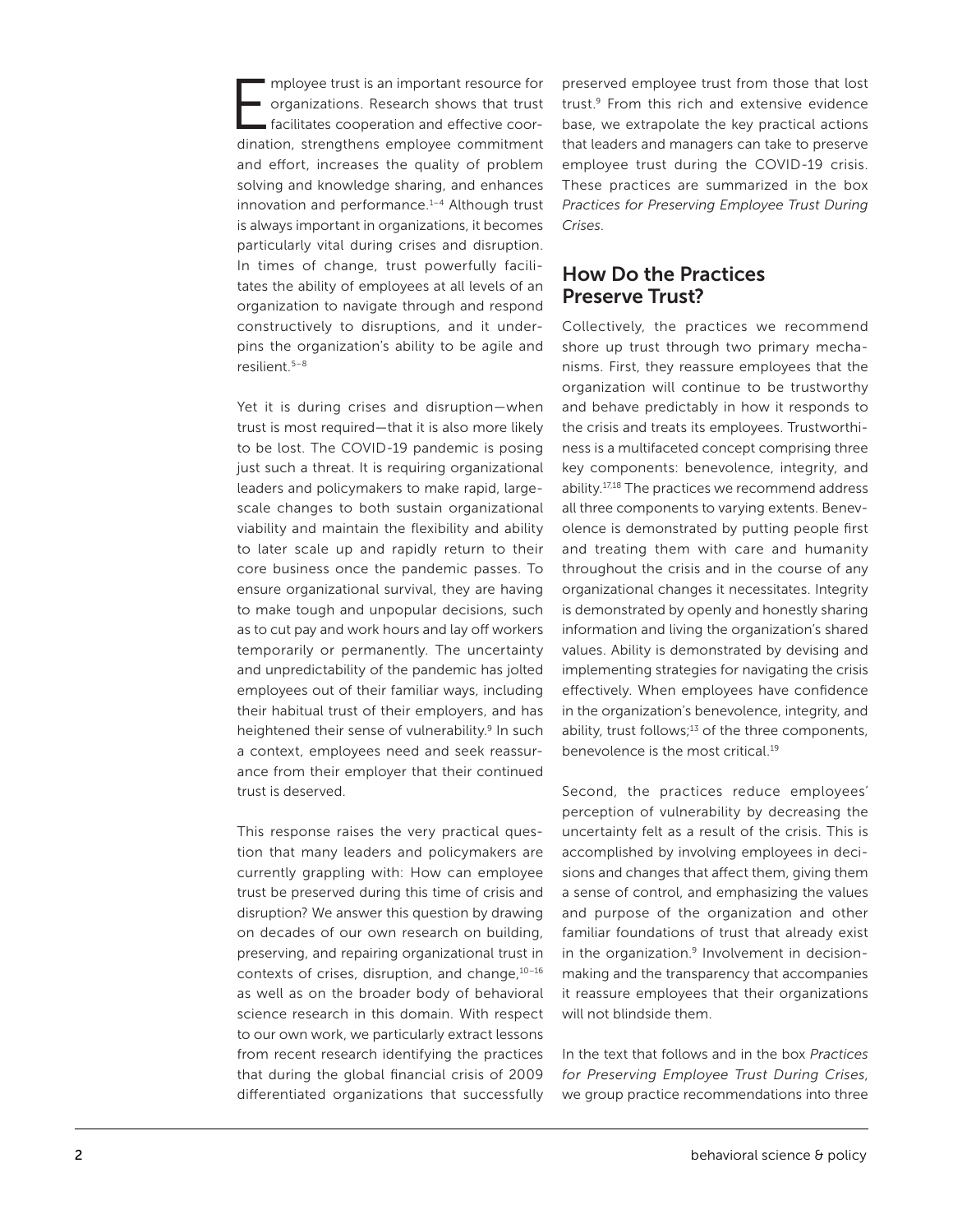## Practices for Preserving Employee Trust During Crises

#### Practice 1: Build a mental bridge to the future, founded on core values and purpose

- *Develop a shared understanding of how the organization will navigate the crisis.*
	- Communicate the organization's current situation and challenges.
	- Communicate the changes required to effectively navigate these challenges.
	- Explain why the changes are necessary and how they will lead to a positive future.
	- Explain how the changes will protect the organization's core values and purpose.
	- Clarify the collective priorities and how these will help navigate the crisis.
- *Communicate changes in a timely, open, honest, and respectful manner throughout the crisis.*
	- Be up-front and authentic about required changes and the likely effects on employees.
	- Create ample two-way communication opportunities for employee questions and concerns to be openly raised and discussed (such as by holding town halls and Q and A sessions).
	- Be transparent and share relevant information across all levels of the organization. – Plan communication messaging, timing, and channels to ensure consistency and minimize
	- rumors.
	- Ensure senior leaders are accessible, visible, and active in delivering communications.
	- Create reliable and consistent communication structures (for instance, by giving frequent briefings about developments and changes).
- *Draw on and reinforce established foundations of trust throughout the crisis (for example, values and purpose).*
	- Identify and reinforce the organizational values, purpose, relationships, practices, structures, and processes that built and sustained employee trust before the crisis.
	- Serve as a role model of behavior that demonstrates organizational values.
	- Use symbols, stories, and language to reinforce and amplify values and purpose.
	- Draw on shared identities to build unity and solidarity during the crisis.

Overall goal: Shift employee mindset from "the future is uncertain and unpredictable" to "I understand what is going on, how we are navigating this crisis, and how the changes will help protect our organization in the future."

#### Practice 2: Care for and support employees emotionally and practically

- *Demonstrate care and concern for employees.*
	- Acknowledge the difficulties and challenges that employees face (such as fear about future and anxiety about their job situation).
	- Prioritize the health and safety of employees and their families.
	- Listen to and address employee concerns and needs.
	- Promote and support collective efforts to help employees support one another.
- *Help employees to emotionally cope with the crisis.*
	- Create safe, supportive spaces, structures, and mechanisms that enable employees to work through difficult emotions (for instance, by taking the time for personal conversations).
	- Provide a variety of support mechanisms to help employees develop their coping capabilities, well-being, and mental health (such as employee assistance programs, well-being initiatives, and one-on-one or small group conversations).
- *Support line and middle managers in efforts to care for their direct reports.*
	- Ensure all employees—including managers—have a clear point of contact and support through the crisis.
	- Equip line and middle managers with the knowledge and tools to support their people.
	- Encourage line and middle managers to proactively and regularly connect with and support their direct reports, either virtually or face to face.
- *Protect jobs as much as possible.*
	- Develop and implement proactive strategies to protect jobs (such as collective cost cutting, partial pay cuts, and reduced work hours).
	- Redeploy employees as required to preserve jobs.
	- Create opportunities for skill development to support redeployment.

Overall goal: Shift employee mindset from "I am feeling overwhelmed and worry I will lose my job" to "My employer cares and is supporting me though this difficult time and is doing everything it can to protect my job."

*(continued)*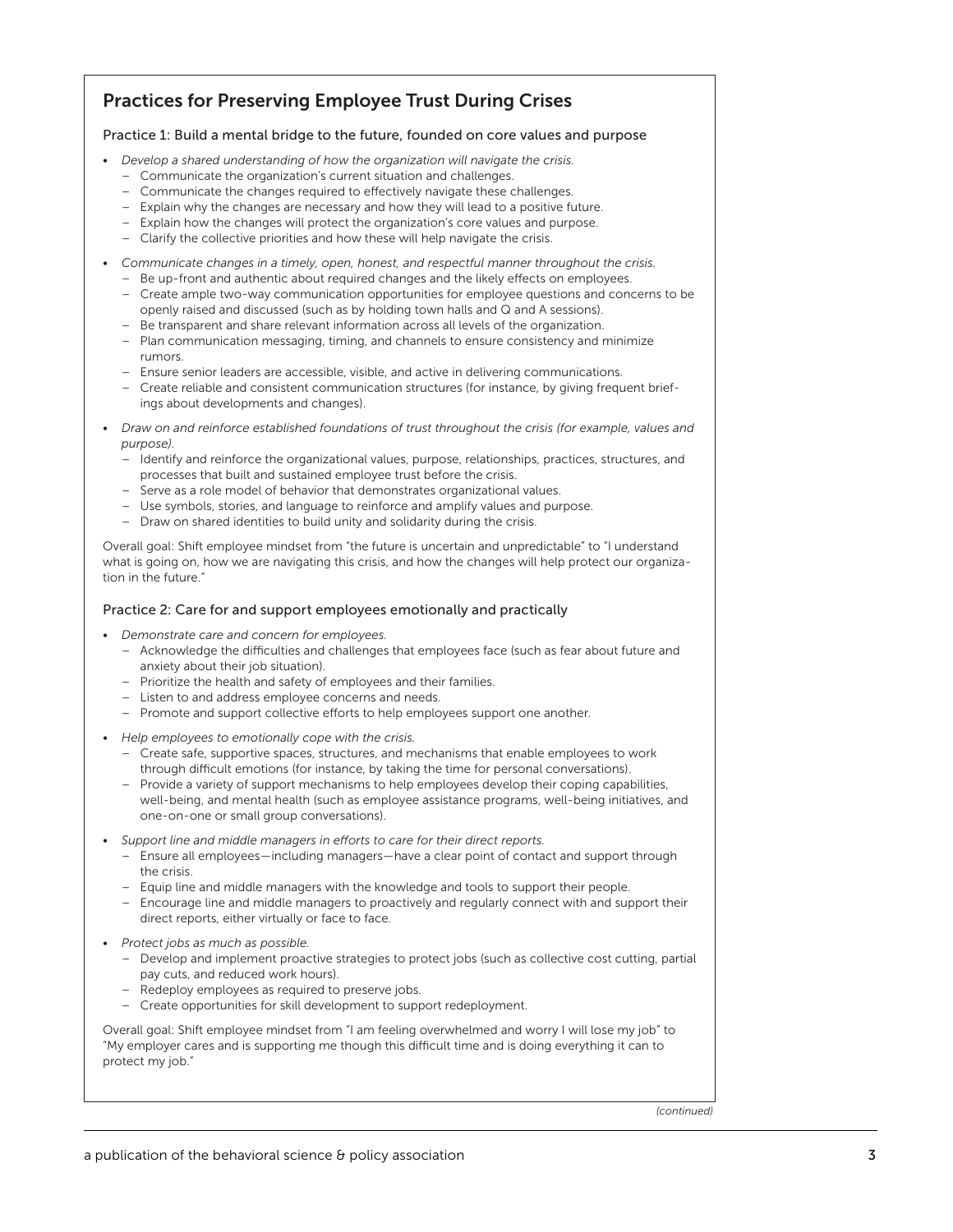## Practices for Preserving Employee Trust During Crises *(continued)*

#### Practice 3: Empower employees and treat them fairly

- *Involve employees in changes and decisions that affect them.*
	- Consult employees on changes and decisions affecting them throughout the process.
	- Communicate the ways that employee concerns and contributions have been considered.
	- Give employees choices regarding changes that affect them, when possible.
- *Ensure changes and decisions are implemented fairly.*
	- Ensure that fair, transparent procedures and processes are used consistently when changes are implemented and decisions are made (such as when redeployment and job losses become necessary).
	- Communicate decisions that affect employees promptly and openly.
	- Fully explain how and why decisions were made.
	- When cuts and loss of benefits are required, show how these are fairly distributed across the organization, including across management levels.
	- Treat employees with respect and dignity at all times.
- *Clarify and recognize employee efforts and contributions to navigating the crisis.*
	- Clarify the work each group of employees needs to prioritize through the crisis.
	- Regularly acknowledge collective and individual efforts and contributions.
	- Recognize the challenges employees have worked through to meet goals.
	- Acknowledge and thank employees when milestones and achievements are met.

Overall goal: Shift employee mindset from "I have no control over or input into what happens and worry about how I will be treated" to "I am treated fairly through the changes, have a say in decisions that affect me, and am playing a role in helping the organization navigate this crisis."

sets. Each set is meant to shift employees' mindsets from a sense of uncertainty and vulnerability to a greater sense of predictability and confidence in their employers' trustworthiness (in other words, it supports employees' belief in their employers' benevolence, integrity, and ability). We also illustrate our points with examples of practices that were used successfully in the financial crisis and with quotes from our case study research.<sup>9</sup>

## Practice Set 1: Build a Mental Bridge to the Future, Founded on Core Values & Purpose

*"There was a massive fear of the unknown."*

*"We didn't know how it was going to affect the individual, the team, and the branch itself. It was unknown territory."*

*"I felt quite vulnerable . . . I didn't know what was in the future."*

*"It was like dropping off a cliff."*

The first set of practices figuratively builds a mental bridge for employees to walk over. The practices explain why the status quo of the past is no longer sustainable and present a path from the current crisis situation to a more secure future. Overall, they reduce vulnerability and uncertainty and demonstrate the organization's ability and integrity through developing a shared understanding of how the organization will navigate the crisis and through making it clear that the pathway will reinforce (rather than break from) the organization's core values and purpose. Building the mental bridge involves communicating openly and honestly with employees about how the present crisis is affecting the organization and the challenges it creates, about the changes and priorities that are required to overcome these challenges and to maintain the organization's viability, and about how these changes will reinforce and protect the organization's established values and purpose and lead to a more positive future.9,13

Achieving this shared understanding requires regular, meaningful, open, and authentic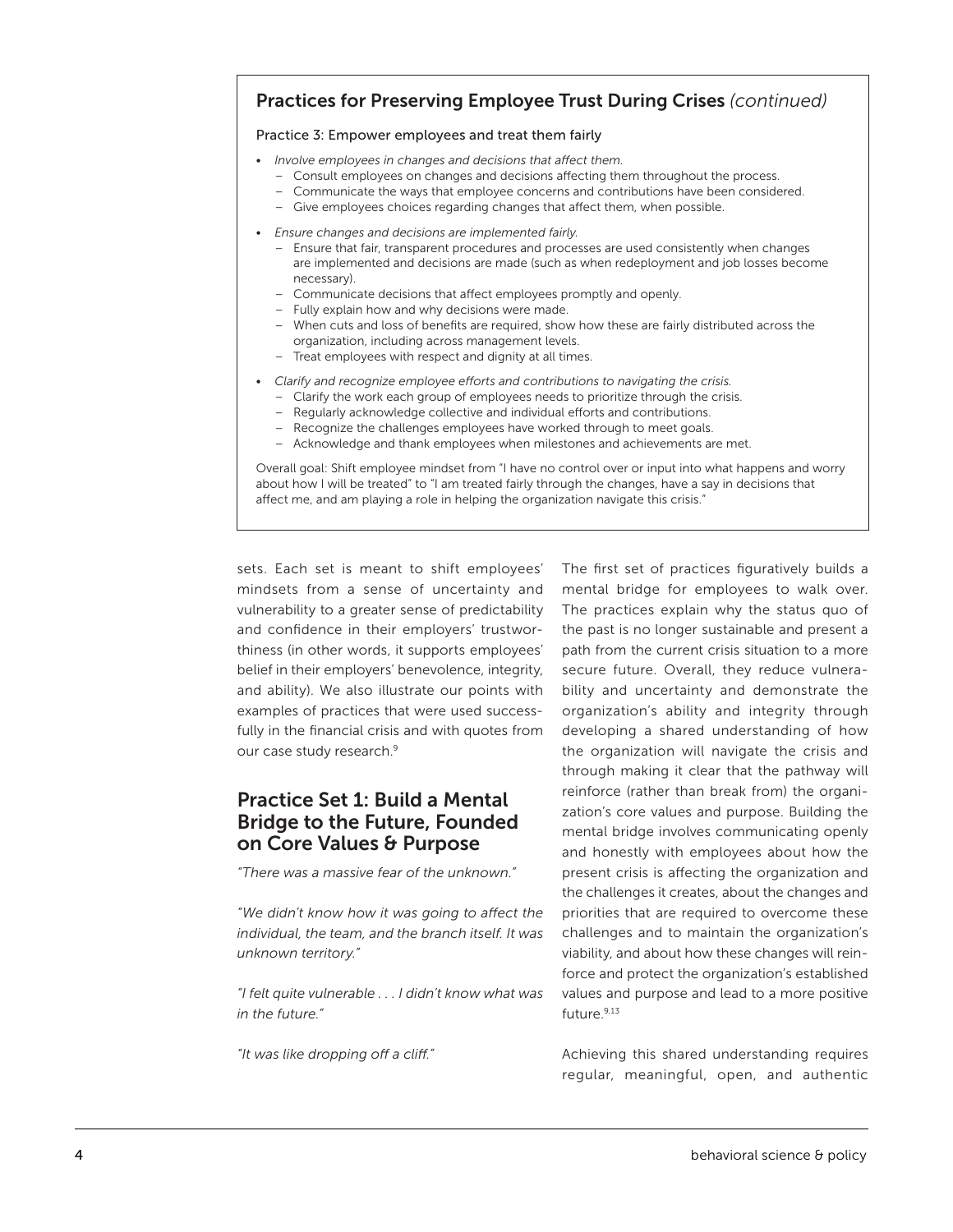two-way communication.<sup>20</sup> Communication channels and timing need to be actively planned and coordinated across the various parts of the organization to ensure their consistency and minimize inaccurate retellings and unhelpful rumors. Our research highlights the importance of treating all employees as adults and being up-front and honest about the likely impacts of the crisis and the associated changes rather than offering false reassurances or sugarcoating the situation. As one executive put it, "It's about being scrupulously honest with everything*.*" When employees are well-informed and their expectations of their employer are managed through the provision of timely, transparent, and accurate information, they are more likely to trust their employer and accept and engage with organizational changes.<sup>21-23</sup> In contrast, poorly communicated changes can be perceived as a violation of trust and can lead to anger that exposes the organization to further risk, including sabotage or theft.24–26

Senior leaders' visibility and accessibility when communicating about the crisis and changes are also important.11,13,14 Several of the organizations we studied in response to the 2009 financial crisis used town halls delivered by senior executives alongside leaders of local sites as vehicles for communicating the organization's response to the crisis and creating meaningful two-way communication. A senior manager of a large U.K. retailer that preserved trust during the global financial crisis described the communication strategy his organization used:

We went on roadshows around the country. The managing director of every shop stood alongside a Board member and shared the vision and the interpretation of that vision for their shop of the business. It was a stark realization that if sales were going to be flat and costs continued to rise—he called it his pincer movement—that only one thing was going to happen to our profit. It really garnered the troops around the fact that we were going to have to face tough decisions, but there was an incredibly rational reason why.

This honest, personalized communication facilitated trust ("We trust the management because they are showing us hard, cold facts") and created a shared acceptance of the changes ("Everyone realized what needed to be done"). Although the COVID-19 pandemic has constrained face-to-face gatherings, these practices can be adapted to a virtual format, such as through video-conferencing tools and chat functions.

Central to reducing uncertainty is drawing on and reinforcing the familiar, established foundations of trust that already exist in the organization. These trust foundations are unique to each organization and include the values, purpose, relationships, practices, organizational structures, and processes that built and sustained employee trust before the crisis*.* 9 For example, in one government agency we studied, trust was founded strongly on principles of fairness, integrity, and professional respect. In a manufacturing business, employee trust was based on a unionized culture and the strong relationships between line managers, workers, and trade unions at the local plant level. These trust foundations highlight what the organization needs to protect and continue to do to preserve employees' trust.

Our research shows it is important for leaders to take the time to identify the unique foundations of trust in their organization and then make it clear that these foundations persist, reinforcing that message in their communications while planning for change, behaviors, and interactions during the crisis.<sup>9</sup> These actions help to bring familiar and trust-inducing principles into the present uncertain context. For example, in the manufacturing business referred to in the previous paragraph, leaders recognized that good union relations were critical for employee trust and, hence, drew heavily on their established communication and consultation practices with the unions as they planned and implemented the changes. Values and shared purpose become important symbols that can galvanize and unify employees and provide hope and motivation during difficult times, thereby facilitating trust.<sup>13</sup> Having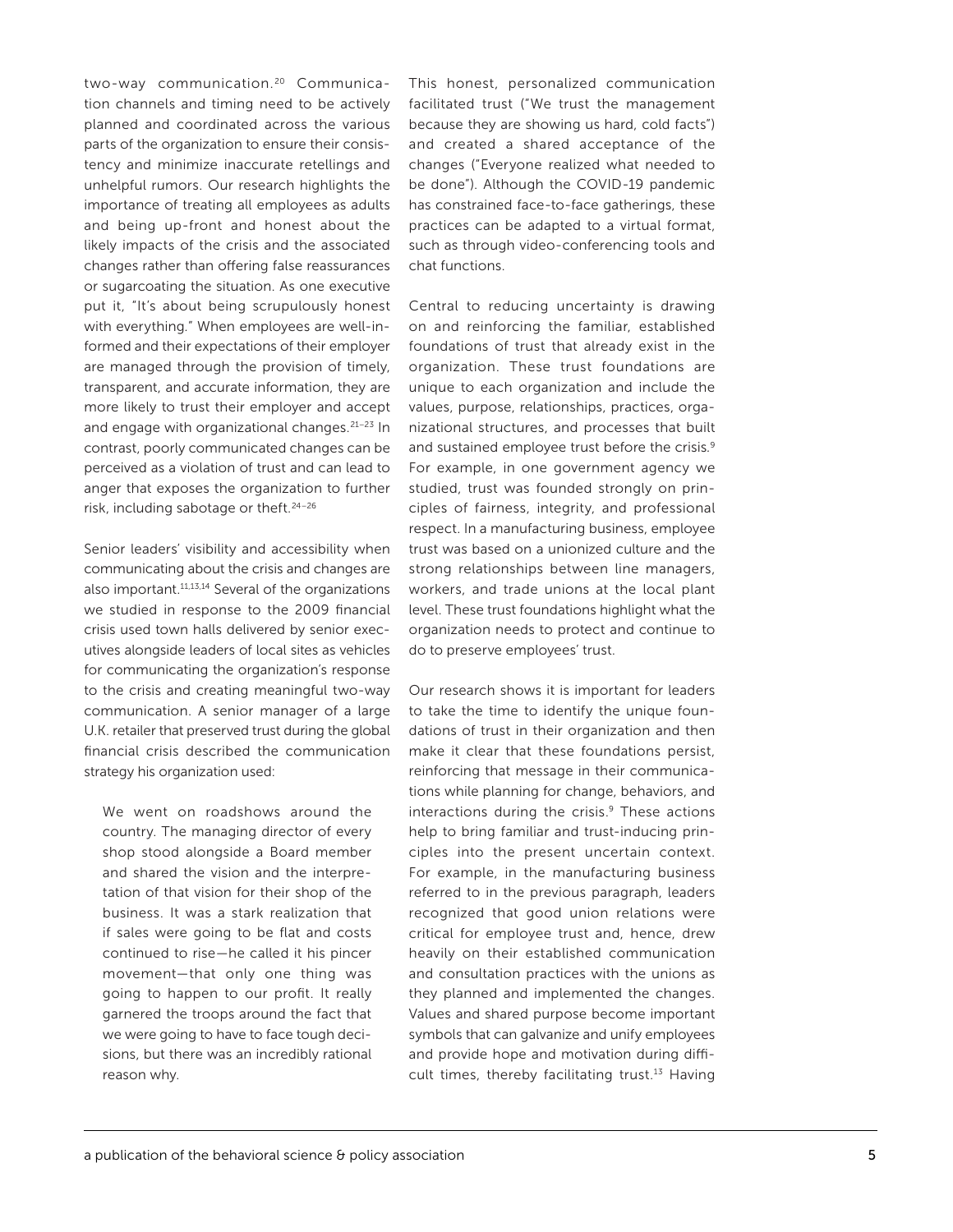top leaders serve as role models by acting according to these core values is particularly necessary during crises, setting the tone for how the wider organization should respond (for instance, in terms of how employees are cared for and respected).9,13 Our research shows that leaders who saw themselves as protectors and stewards of the organization's core values and purpose during the crisis were most successful at preserving organizational trust.

In sum, these practices shift employees from feeling "the future is uncertain and unpredictable" to "I understand what is going on and how we will navigate the crisis in a way that helps protect our organization and what we stand for." The practices also powerfully demonstrate the organization's ability and integrity.

## Practice 2: Care for & Support Employees Emotionally & Practically

*"There was a great deal of nervousness and anxiety."*

"*I was worrying for my job."*

*"I felt quite vulnerable."*

The second set of practices focuses on reducing vulnerability and demonstrating benevolence by caring for and supporting employees and helping them cope emotionally with the uncertainty and ambiguity of the crisis. This coping support includes assisting employees in working through emotions commonly triggered by crises, such as fear, anxiety, and vulnerability.27 Such emotions can overwhelm and disrupt thinking<sup>28</sup> and threaten ongoing relationships.<sup>29</sup> Creating safe social environments and support mechanisms that make employees feel cared for and enable their emotional needs to take priority can help them to recognize and work through their fears and other feelings and develop their coping strategies and capabilities.<sup>30,31</sup>

Promoting managerial, peer, and collective efforts that demonstrate care and concern for one another is important for workplace resilience.<sup>32</sup> Grand gestures are not necessary. Instead, simple but authentic actions, such as acknowledging people's difficulties and challenges, being accessible to staff, and taking the time to regularly check in and ask how things are going are all important trust-inducing ways to provide support. $33$  As one manager recounted, her "diary was just cleared" as affected employees became her priority over "every other appointment" during the crisis. Managers should be aware that individuals will vary widely in their experience of the crisis. For some employees, it will have a minimal, perhaps even a positive impact. For others, it will be hugely disruptive and transformative, changing their perceptions of and confidence in themselves, their relationships, and possibly their philosophy of life. For this latter group, it is important to recognize that longer term specialized support and assistance may be required.<sup>28</sup>

During a crisis, demonstrating that people and their health and well-being come first must be a priority. Line managers and middle managers are essential to supporting and caring for employees and are often tasked with the day-to-day implementation of changes relating to their people. They are the face of the organization for most employees, and their importance in preserving trust is likely to be magnified by the virtual work arrangements and limited social contact imposed by the COVID-19 pandemic. Conversely, line and middle managers who fail to support employees can undermine two-way communication and efforts to preserve trust.34 More specifically, having trusted managers can enhance employees' sense of security, acceptance of change, and continuance of positive work behaviors.<sup>2,35,36</sup> That being the case, organizations must support and coach line and middle managers and encourage them to connect proactively and regularly with their direct reports. Aid to these leaders should include equipping them with the tools and knowledge they need to support their people effectively and also supporting the leaders in managing their own emotions and well-being during the crisis.<sup>37</sup>

Job security and employment conditions will rank high among employees' concerns. One of the strongest demonstrations of care and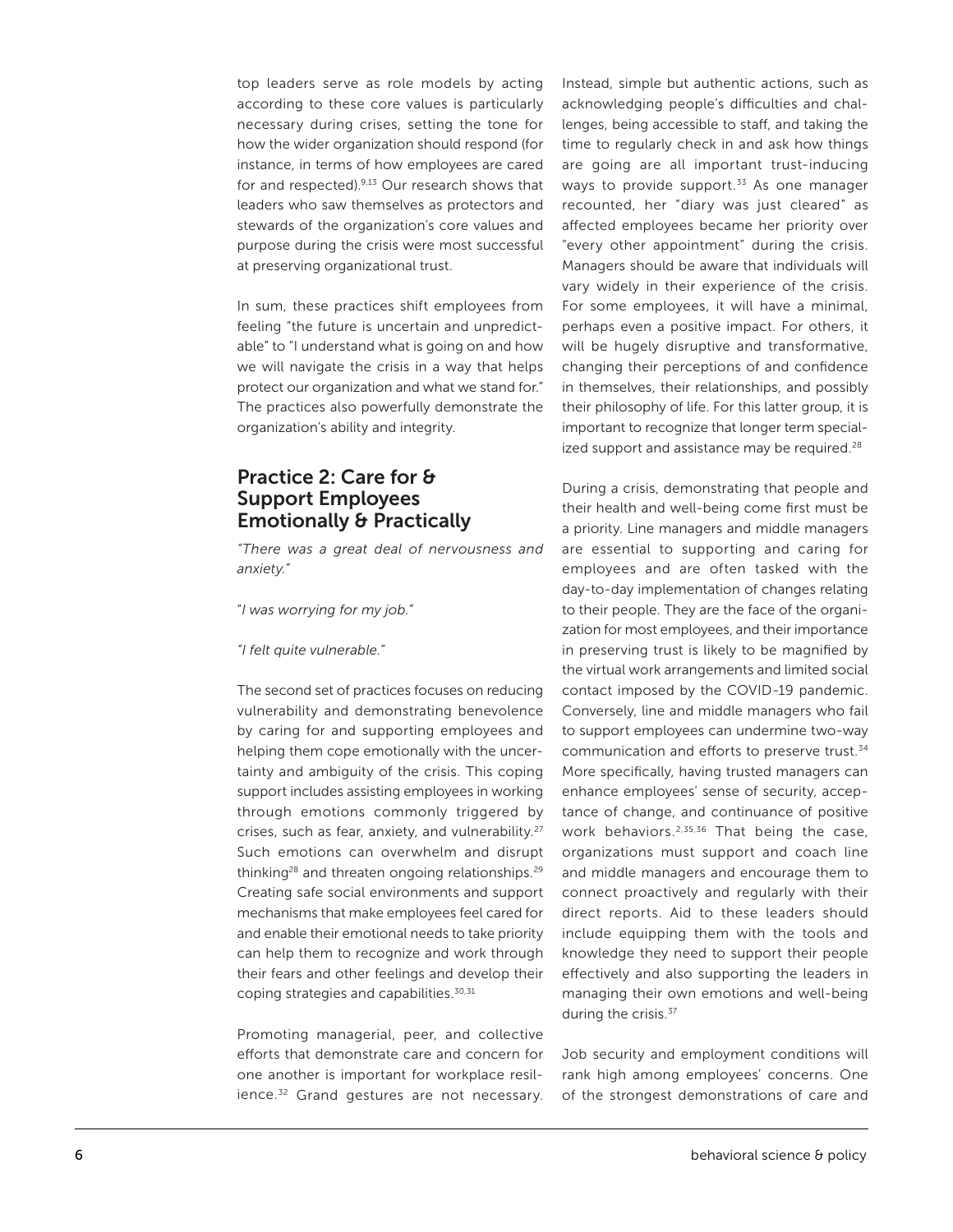support in a crisis, then, is protecting their jobs.14 Work arrangements are often amended in response to crises, particularly work hours, rewards, and benefits. Organizational strategies and actions that prioritize the protection of jobs are of central importance to the preservation of trust.<sup>9</sup> Our research reveals that the organizations that best preserved trust implemented a range of strategies designed to minimize job losses, including across-the-board cost cutting, reductions in pay, reduced work hours, leave without pay, sabbaticals, and redeployment plans.

Investing in retraining employees and expanding skills during downturns is also a strong demonstration of support and offers the added benefit of strengthening the organization's postcrisis capabilities. One organization we studied preserved trust during the global financial crisis by introducing a retraining and redeployment program called Switch. "Switch," said one manager*,* "stands for 'staff, working, in, transition in change.' It's a strengths-based framework, assessing [employees'] strengths and moving them from a job that they are currently doing to a role that we need them to do in the future." This program was perceived by employees as "evidence that they do actually care" and "are doing the best they can for employees."

In sum, as a group, these practices can help employees shift from feeling overwhelmed, insecure, and alone in coping with the crisis to feeling reassured that their employer cares about and is supporting them and is doing everything possible to protect jobs. The practices particularly demonstrate the organization's benevolence.

## Practice 3: Empower Employees & Treat Them Fairly

*"We have a really consistent approach which means that everyone is treated fairly. . . that's really important in terms of trust."*

The third set of practices aims to further reinforce employees' faith in the organization's integrity and benevolence and reduce feelings of vulnerability by consulting employees, involving

them in decisions and changes that affect them, and treating them fairly. Empowerment and participation in decisionmaking powerfully support trust in times of disruption.9,38,39 Such involvement can reduce vulnerability by giving employees a sense of control, and it enhances their engagement, well-being, and acceptance of changes.<sup>7,40</sup> Fostering two-way communication and gaining employees' input can also help in identifying and rectifying problems, oversights, and omissions in the planning and implementation of any changes. Recognizing each employee's unique needs and situation and giving them choices in decisions that affect their work arrangements and benefits help preserve trust.<sup>9</sup> For example, to avoid outright layoffs in response to the financial crisis, a U.K. law firm developed an innovative voluntary program called Flex that empowered employees to choose from a menu of work contract change options (such as reduced hours or taking a sabbatical). Over 95% of employees opted in and changed their contracts, with the organization subsequently receiving multiple prominent awards for this program.14

One of the most consistent findings in behavioral science research is the importance of fairness for building and preserving trust.<sup>41,42</sup> Organizations often face insidious choices in crises (such as layoffs versus pay reductions), and diligently ensuring that fair and transparent processes and procedures are consistently followed when making and implementing such decisions is critical to ongoing trust.<sup>43</sup> So is openly and transparently explaining how these decisions were made and how the pain of these decisions is collectively and fairly distributed across the organization. This openness further builds solidarity in the face of adversity by signaling "we are all in this together."<sup>9</sup> In contrast, perceived favoritism and self-serving decisions undermine the trust of layoff survivors and the ability of laid-off workers to trust subsequent employers,<sup>44</sup> fueling cynicism and disengagement.<sup>45</sup>

Authentically acknowledging the collective and individual efforts and contributions of employees throughout a crisis is important for trust, morale, and ongoing engagement.<sup>9,14,46</sup>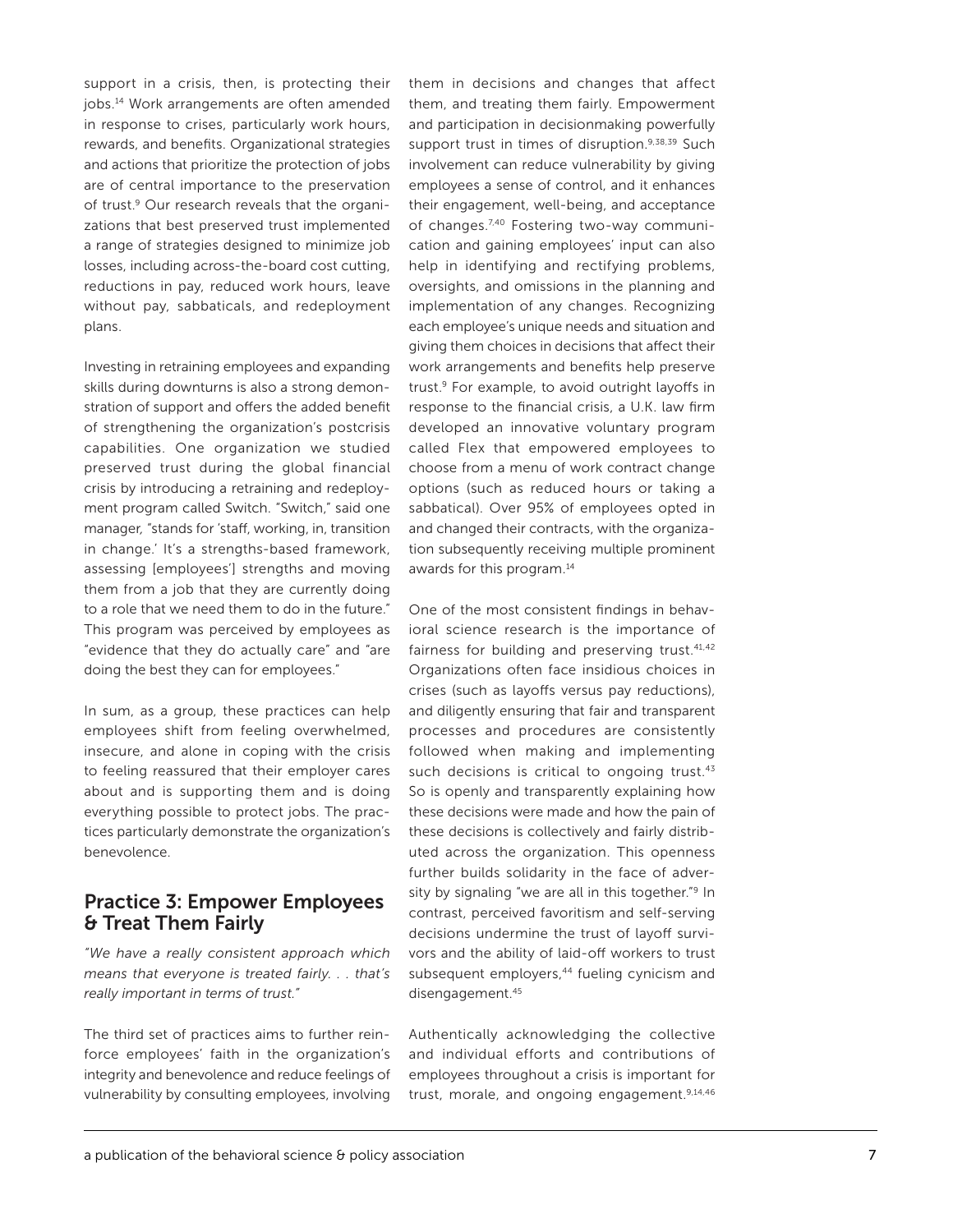For example, the CEO of one of the United Kingdom's largest independent pharmacy chains personally handwrote notes thanking employees for their work. Such recognition leads employees to feel trusted and reinforces for them that their individual contributions are important to helping the organization navigate the crisis.

In sum, this third set of practices helps shift employees from a vulnerable to an empowered mindset and gives them confidence that they have a say in key decisions that affect them and that are being treated fairly. Meanwhile, the practices demonstrate organizational benevolence and integrity.

## Conclusion

In contexts of crises and disruption, the preservation of employee trust in their organizations is vitally important to weathering the upheaval. Our research shows that employee trust can be not only preserved but even enhanced during times of crisis. However, preserving trust depends on organizational leaders and managers proactively and consistently engaging over time in the practices we have outlined in this article. Collectively, the practices offer a way for leaders to preserve trust by reducing employees' sense of uncertainty and vulnerability (that is, their perceived risk) and demonstrating the organization's trustworthiness in the response to the crisis.

The process of preserving trust is fraught with challenges, and leaders often make mistakes along the journey. However, by acting with authenticity, integrity, and humanity, leaders who diligently expend the effort to retain trust and stay true to organizational values and purpose through difficult times are likely to garner support and have errors forgiven. The silver lining to the hard work spent on preserving trust through a crisis is enhanced organizational agility and the resilience to navigate and bounce back from the crisis, as well as employees' trust in the organization's ability to respond to future crises.

## author affiliation

Gillespie: University of Queensland. Searle: University of Glasgow. Gustafsson and Hailey: University of Bath. Corresponding author's e-mail: [n.gillespie1@uq.edu.au.](mailto:n.gillespie1@uq.edu.au)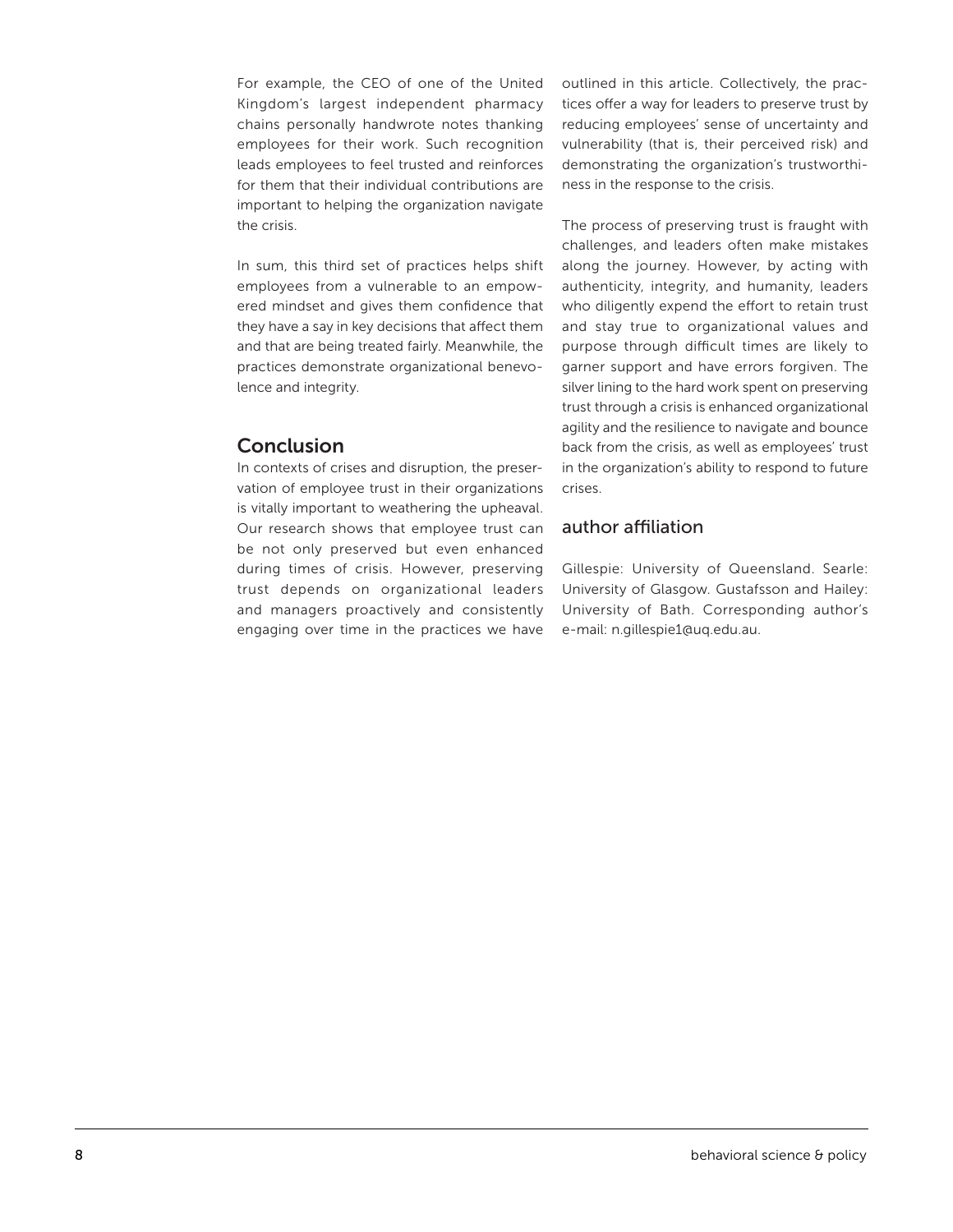### references

- 1. Dirks, K. T., & Ferrin, D. L. (2001). The role of trust in organizational settings. *Organization Science, 12,* 450–467.
- 2. Dirks, K. T., & Ferrin, D. L. (2002). Trust in leadership: Meta-analytic findings and implications for research and practice. *Journal of Applied Psychology, 87,* 611–628.
- 3. Fulmer, C. A., & Gelfand, M. J. (2012). At what level (and in whom) we trust: Trust across multiple organizational levels. *Journal of Management, 38,* 1167–1230.
- 4. De Jong, B. A., Dirks, K. T., & Gillespie, N. (2016). Trust and team performance: A meta-analysis of main effects, moderators, and covariates. *Journal of Applied Psychology, 101,* 1134–1150.
- 5. Balogun, J., Hope Hailey, V., & Gustafsson, S. (2015). *Exploring strategic change* (4th ed.). Harlow, United Kingdom: Pearson Education.
- 6. McLain, D. L., & Hackman, K. (1999). Trust, risk, and decision-making in organizational change. *Public Administration Quarterly, 23,* 152–176.
- 7. Mishra, A. K., & Spreitzer, G. M. (1998). Explaining how survivors respond to downsizing: The roles of trust, empowerment, justice and work redesign. *Academy of Management Review, 23,* 567–588.
- 8. Oreg, S., Bartunek, J. M., Lee, G., & Do, B. (2018). An affect-based model of recipients' responses to organizational change events. *Academy of Management Review, 43,* 65–86.
- 9. Gustafsson, S., Gillespie, N. A., Searle, R., Hope Hailey, V., & Dietz, G. (2020). Preserving organizational trust during disruption. *Organization Studies.* Advance online publication. [https://doi.](https://doi.org/10.1177/0170840620912705) [org/10.1177/0170840620912705](https://doi.org/10.1177/0170840620912705)
- 10. Gillespie, N., Dietz, G., & Lockey, S. (2014). Organizational reintegration and trust repair after an integrity violation: A case study. *Business Ethics Quarterly, 24,* 371–410.
- 11. Dietz, G., & Gillespie, N. (2011). *Building and repairing organizational trust*. London, United Kingdom: Institute of Business Ethics.
- 12. Dietz, G., & Gillespie, N. (2012). *The recovery of trust: Case studies of organizational failures and successful trust repair*. London, United Kingdom: Institute of Business Ethics.
- 13. Gillespie, N., & Dietz, G. (2009). Trust repair after an organization-level failure. *Academy of Management Review, 34,* 127–145.
- 14. Hope-Hailey, V., Searle, R., & Dietz, G. (with Abbotson, S., Robinson, V., McCartney, C., & Wright, B.). (2012). *Where has all the trust gone? Stewardship, leadership and governance.* London, United Kingdom: Chartered Institute of Personnel and Development.
- 15. Weibel, A., Den Hartog, D., Gillespie, N., Searle, R., Six, F., & Skinner, D. (2016). How do controls impact employee trust in the employer? *Human Resource Management, 55,* 437–462.
- 16. Searle, R., Den Hartog, D., Weibel, A., Gillespie, N., Six, F., Hatzakis, T., & Skinner, D. (2011). Trust in the employer: The role of high involvement work practices and procedural justice in European organisations. *International Journal of Human Resource Management, 22,* 1068–1091.
- 17. Mayer, R. C., Davis, J. H., & Schoorman, F. D. (1995). An integrative model of organizational trust. *Academy of Management Review, 20,* 709–734.
- 18. Colquitt, J. A., Scott, B. A., & LePine, J. A. (2007). Trust, trustworthiness, and trust propensity: A meta-analytic test of their unique relationships with risk taking and job performance. *Journal of Applied Psychology, 92,* 909–927.
- 19. Snow, S. (2020, April 27). The common approach to earning trust completely backfires on leaders. *Forbes.* Retrieved from https://[www.forbes.com/sites/](https://www.forbes.com/sites/shanesnow/2020/04/27/this-common-approach-to-earning-trust-completely-backfires-on-leaders/#47f8735f2fcb) [shanesnow/2020/04/27/this-common](https://www.forbes.com/sites/shanesnow/2020/04/27/this-common-approach-to-earning-trust-completely-backfires-on-leaders/#47f8735f2fcb)[approach-to-earning-trust-completely](https://www.forbes.com/sites/shanesnow/2020/04/27/this-common-approach-to-earning-trust-completely-backfires-on-leaders/#47f8735f2fcb)[backfires-on-leaders/#47f8735f2fcb](https://www.forbes.com/sites/shanesnow/2020/04/27/this-common-approach-to-earning-trust-completely-backfires-on-leaders/#47f8735f2fcb)
- 20. Vosse, B. J. F., & Aliyu, O. A. (2018). Determinants of employee trust during organisational change in higher institutions. *Journal of Organizational Change Management, 31,* 1105–1118. [https://doi.org/10.1108/](https://doi.org/10.1108/JOCM-05-2017-0203) [JOCM-05-2017-0203](https://doi.org/10.1108/JOCM-05-2017-0203)
- 21. van den Heuvel, S., Schalk, R., Freese, C., & Timmerman, V. (2016). What's in it for me? A managerial perspective on the influence of the psychological contract on attitude towards change. *Journal of Organizational Change Management, 29,* 263–292. [https://doi.org/10.1108/](https://doi.org/10.1108/JOCM-06-2015-0100) [JOCM-06-2015-0100](https://doi.org/10.1108/JOCM-06-2015-0100)
- 22. van den Heuvel, S., Schalk, R., & van Assen, M. A. L. M. (2015). Does a wellinformed employee have a more positive attitude toward change? The mediating role of psychological contract fulfillment, trust, and perceived need for change. *The Journal of Applied Behavioral Science, 51,* 401–422. [https://](https://doi.org/10.1177/0021886315569507) [doi.org/10.1177/0021886315569507](https://doi.org/10.1177/0021886315569507)
- 23. Yue, C. A., Men, L. R., & Ferguson, M. A. (2019). Bridging transformational leadership, transparent communication, and employee openness to change: The mediating role of trust. *Public Relations Review, 45,* Article 101779. [https://doi.](https://doi.org/10.1016/j.pubrev.2019.04.012) [org/10.1016/j.pubrev.2019.04.012](https://doi.org/10.1016/j.pubrev.2019.04.012)
- 24. Griep, Y., & Vantilborgh, T. (2018). Let's get cynical about this! Recursive relationships between psychological contract breach and counterproductive work behaviour. *Journal of Occupational and Organizational Psychology, 91,* 421–429. [https://doi.](https://doi.org/10.1111/joop.12201) [org/10.1111/joop.12201](https://doi.org/10.1111/joop.12201)
- 25. Griep, Y., & Vantilborgh, T. (2018). Reciprocal effects of psychological contract breach on counterproductive and organizational citizenship behaviors: The role of time. *Journal of Vocational Behavior, 104,* 141–153. <https://doi.org/10.1016/j.jvb.2017.10.013>
- 26. Searle, R. H., & Rice, C. (2018). Assessing and mitigating the impact of organisational change on counterproductive work behaviour: An operational (dis)trust based framework. Retrieved from [https://](https://crestresearch.ac.uk/projects/counterproductive-work-behaviour) [crestresearch.ac.uk/projects/](https://crestresearch.ac.uk/projects/counterproductive-work-behaviour) [counterproductive-work-behaviour](https://crestresearch.ac.uk/projects/counterproductive-work-behaviour)
- 27. Barclay, L. J., & Kiefer, T. (2017). In the aftermath of unfair events: Understanding the differential effects of anxiety and anger. *Journal of Management, 45,* 1802–1829. [https://](https://doi.org/10.1177/0149206317739107) [doi.org/10.1177/0149206317739107](https://doi.org/10.1177/0149206317739107)
- 28. Maitlis, S. (2020). Posttraumatic growth at work. *Annual Review of Organizational Psychology and Organizational Behavior, 7,* 395–419. [https://doi.org/10.1146/](https://doi.org/10.1146/annurev-orgpsych-012119-044932) [annurev-orgpsych-012119-044932](https://doi.org/10.1146/annurev-orgpsych-012119-044932)
- 29. Barclay, L. J., & Kiefer, T. (2014). Approach or avoid? Exploring overall justice and the differential effects of positive and negative emotions. *Journal of Management, 40,* 1857–1898. [https://](https://doi.org/10.1177/0149206312441833) [doi.org/10.1177/0149206312441833](https://doi.org/10.1177/0149206312441833)
- 30. Sloan, P., & Oliver, D. (2013). Building trust in multi-stakeholder partnerships: Critical emotional incidents and practices of engagement. *Organization Studies, 34,* 1835–1868.
- 31. Williams, M. (2007). Building genuine trust through interpersonal emotion management: A threat regulation model of trust and collaboration across boundaries. *Academy of Management Review, 32,* 595–621.
- 32. Olekalns, M., Caza, B. B., & Vogus, T. J. (2020). Gradual drifts, abrupt shocks: From relationship fractures